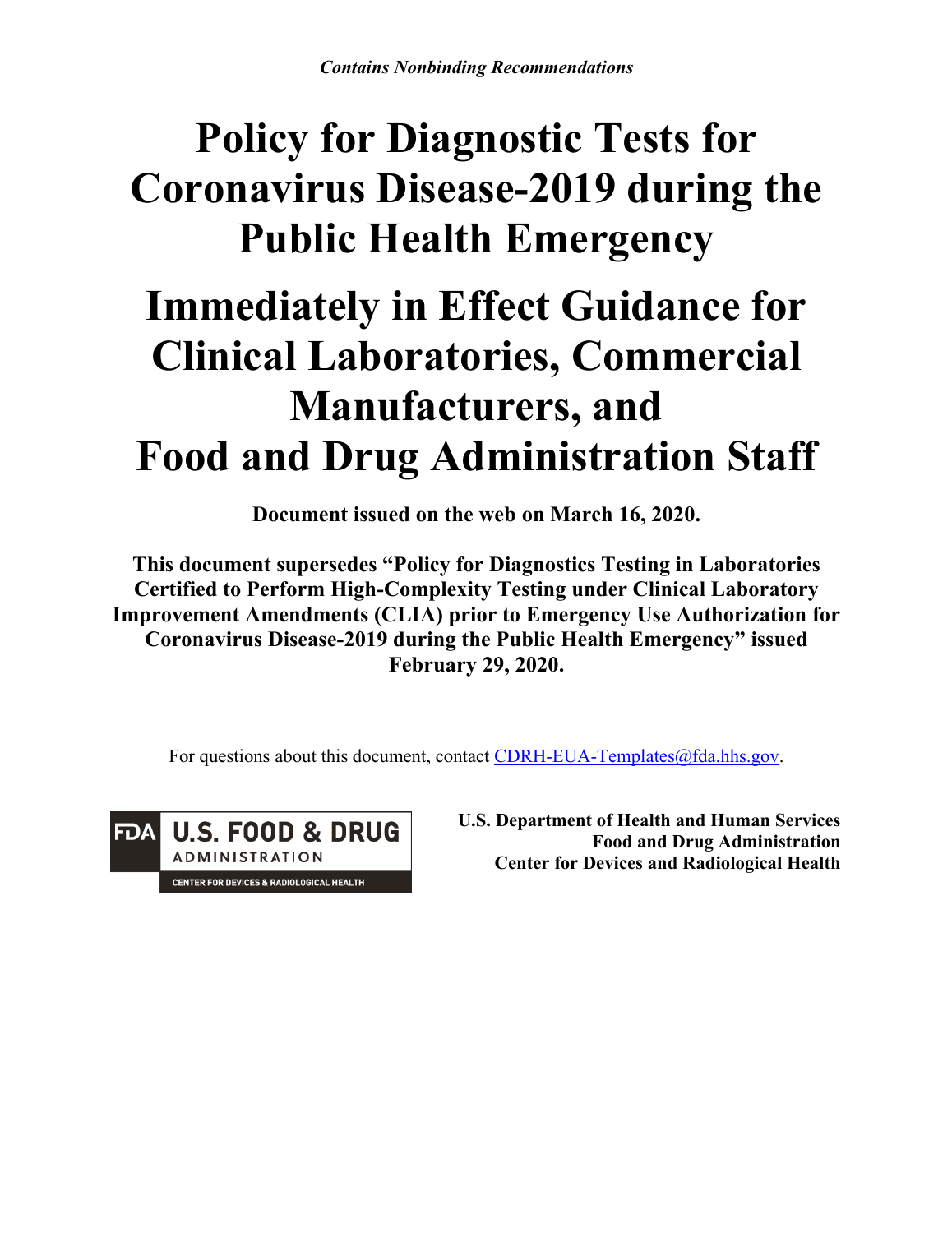# **Preface**

## **Public Comment**

You may submit electronic comments and suggestions at any time for Agency consideration to [https://www.regulations.gov.](http://www.regulations.gov/) Submit written comments to the Dockets Management Staff, Food and Drug Administration, 5630 Fishers Lane, Room 1061, (HFA-305), Rockville, MD 20852. Identify all comments with the docket number FDA-2020-D-0987. Comments may not be acted upon by the Agency until the document is next revised or updated.

# **Additional Copies**

Additional copies are available from the Internet. You may also send an e-mail request to  $CDRH-Guidance@fda.hhs.gov$  to receive a copy of the guidance. Please include the document number 20010 and complete title of the guidance in the request.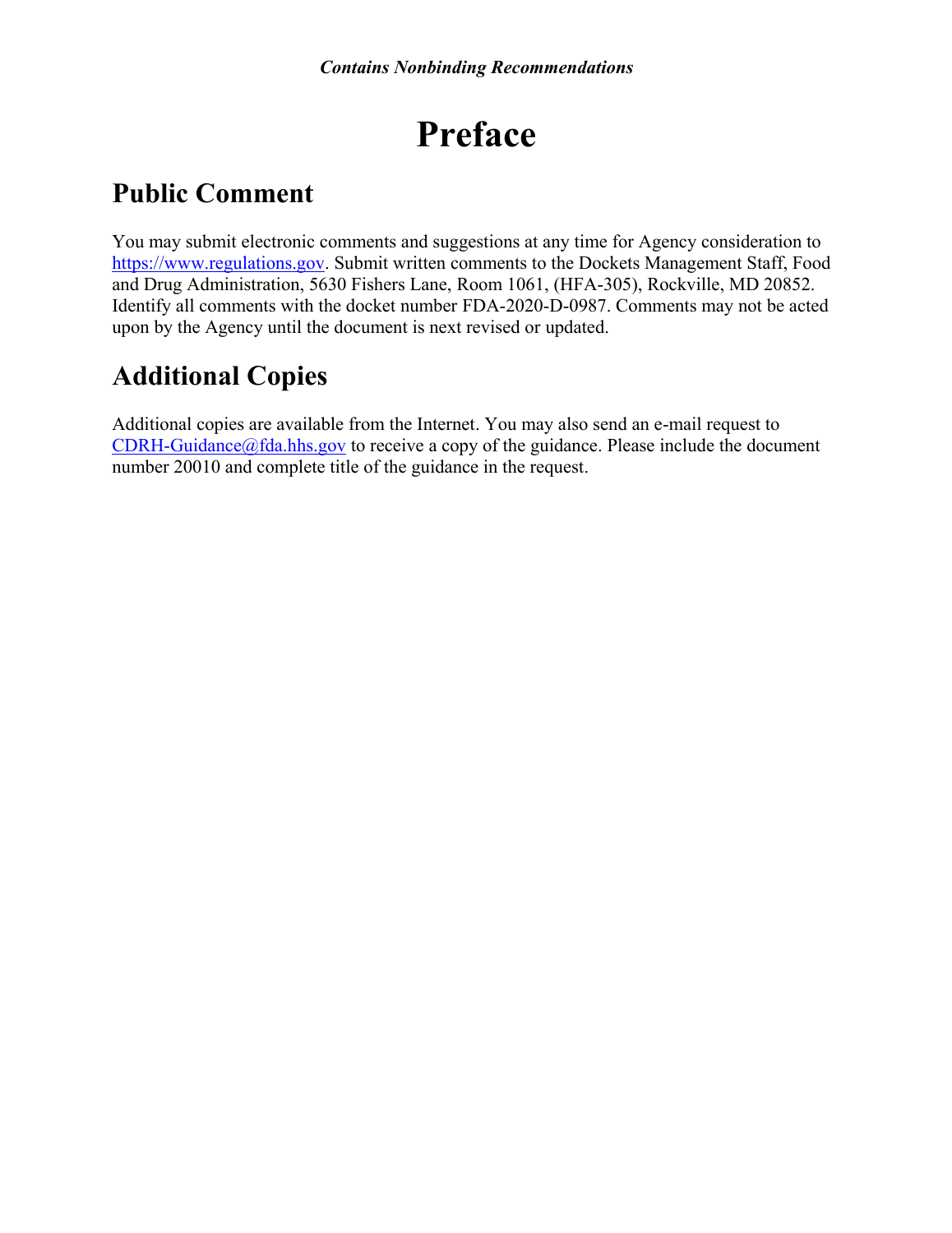# **Table of Contents**

| I.               |                                                                                                                                                                          |
|------------------|--------------------------------------------------------------------------------------------------------------------------------------------------------------------------|
| Π.               |                                                                                                                                                                          |
| III.             |                                                                                                                                                                          |
| IV.              |                                                                                                                                                                          |
| $\mathsf{A}$ .   | Laboratories Certified under CLIA that Meet the CLIA Regulatory Requirements to<br>Perform High-Complexity Testing Using Their Validated Tests Prior to EUA Submission 3 |
| 1.               |                                                                                                                                                                          |
| 2.               |                                                                                                                                                                          |
| $\overline{4}$ . |                                                                                                                                                                          |
| 5.               |                                                                                                                                                                          |
| B.               | State Authorization of Laboratories Certified under CLIA that Meet the CLIA                                                                                              |
| $C$ .            | Commercial Manufacturer Development and Distribution of Tests Prior to EUA                                                                                               |
| 1.               |                                                                                                                                                                          |
| 2.               |                                                                                                                                                                          |
| 4.               |                                                                                                                                                                          |
| 5.               |                                                                                                                                                                          |
| D.               | Commercial Manufacturer Development and Distribution and Laboratory Development                                                                                          |
| V.               | Validation Study Recommendations Based on the Technological Principles of Diagnostic                                                                                     |
| A.               |                                                                                                                                                                          |
|                  | (1)                                                                                                                                                                      |
|                  | (2)                                                                                                                                                                      |
|                  | (3)                                                                                                                                                                      |
|                  | (4)                                                                                                                                                                      |
| B.               |                                                                                                                                                                          |
| $\mathcal{C}$ .  |                                                                                                                                                                          |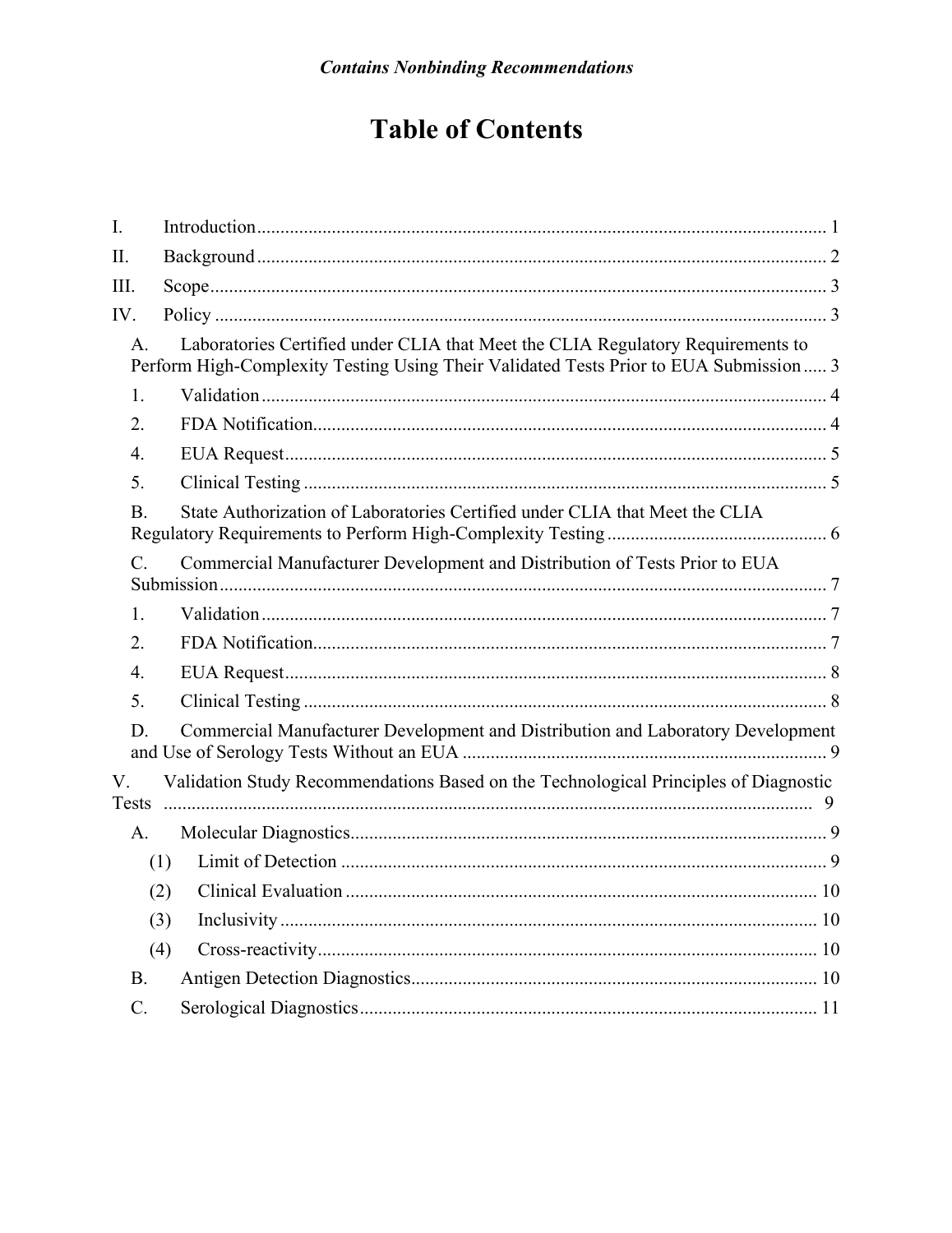# **Policy for Diagnostic Tests for Coronavirus Disease-2019 during the Public Health Emergency**

# **Immediately in Effect Guidance for Clinical Laboratories, Commercial Manufacturers, and Food and Drug Administration Staff**

*This guidance represents the current thinking of the Food and Drug Administration (FDA or Agency) on this topic. It does not establish any rights for any person and is not binding on FDA or the public. You can use an alternative approach if it satisfies the requirements of the applicable statutes and regulations. To discuss an alternative approach, contact the FDA staff or Office responsible for this guidance as listed on the title page.* 

## <span id="page-3-0"></span>**I. Introduction**

The Food and Drug Administration (FDA or Agency) is issuing this guidance to provide a policy to help accelerate the availability of novel coronavirus (COVID-19) diagnostic tests developed by laboratories and commercial manufacturers during the public health emergency.

On February 4, 2020, the Secretary of Health and Human Services (HHS) determined that there is a public health emergency and that circumstances exist justifying the authorization of emergency use of in vitro diagnostics for detection and/or diagnosis of the novel coronavirus (2019-nCoV). [1](#page-3-1) Rapid detection of COVID-19 cases in the United States requires wide availability of diagnostic testing to control the emergence of this rapidly spreading, severe illness. This guidance describes a policy for laboratories and commercial manufacturers to help accelerate the use of tests they develop in order to achieve more rapid and widespread testing capacity in the United States.

In light of this public health emergency, this guidance is being implemented without prior public comment because the FDA has determined that prior public participation for this guidance is not feasible or appropriate (see section 701(h)(1)(C)(i) of the Federal Food, Drug, and Cosmetic Act (FD&C Act) and 21 CFR 10.115(g)(2)). This guidance document is immediately in effect, but it remains subject to comment in accordance with the Agency's good guidance practices.

<span id="page-3-1"></span> $\overline{a}$ <sup>1</sup> <https://www.fda.gov/media/135010/download>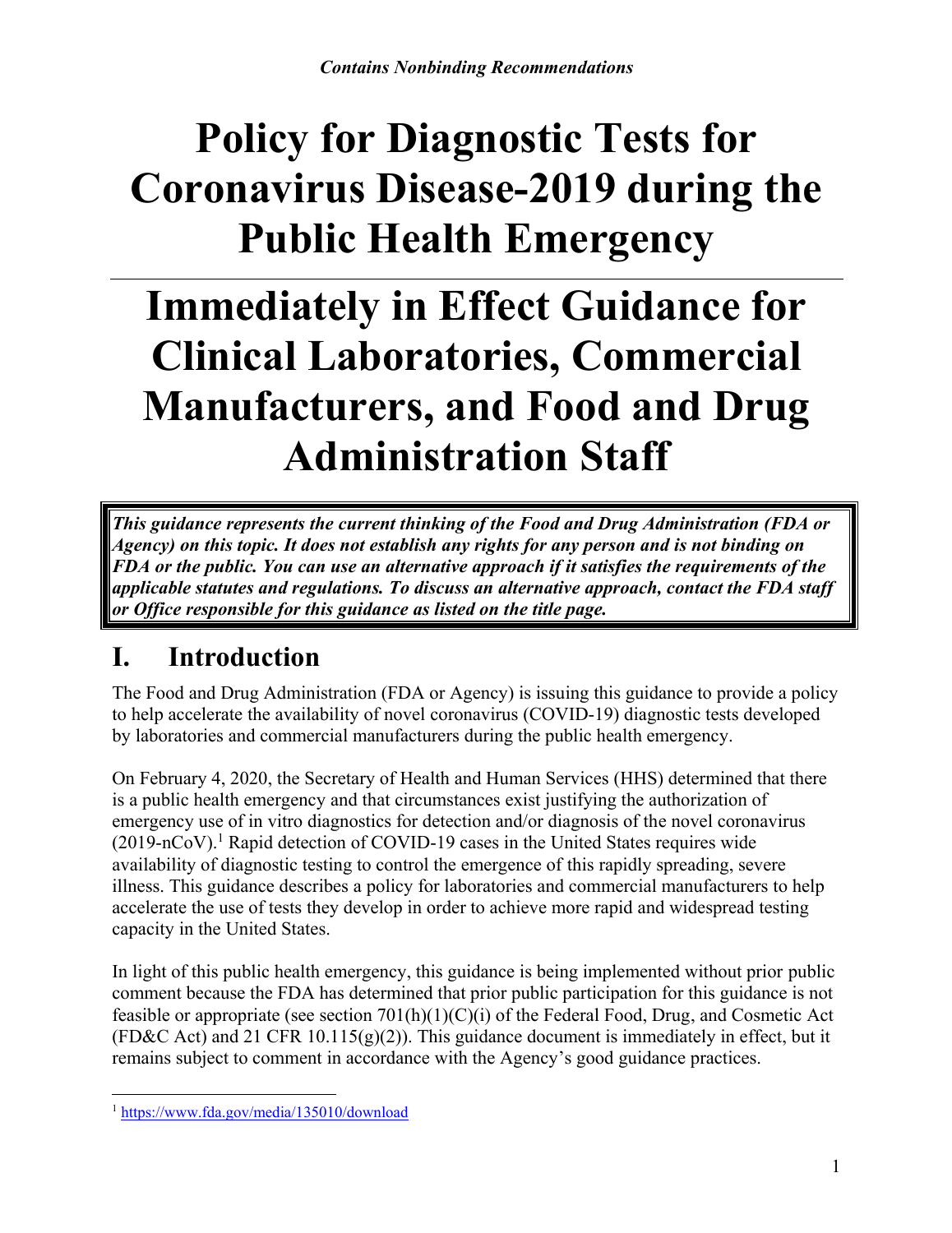FDA's guidance documents, including this guidance, do not establish legally enforceable responsibilities. Instead, guidances describe the Agency's current thinking on a topic and should be viewed only as recommendations, unless specific regulatory or statutory requirements are cited. The use of the word *should* in Agency guidance means that something is suggested or recommended, but not required.

## <span id="page-4-0"></span>**II. Background**

 $\overline{a}$ 

There is currently an outbreak of respiratory disease caused by a novel coronavirus that was first detected in Wuhan City, Hubei Province, China, which has now been designated a pandemic by the World Health Organization (WHO) and which has been detected internationally, including cases in the United States. The virus has been named "SARS-CoV-2" and the disease it causes has been named "Coronavirus Disease 2019" (COVID-19). SARS-CoV-2 has demonstrated the capability to spread rapidly, leading to significant impacts on healthcare systems and causing societal disruption. The potential public health threat posed by COVID-19 is high, both globally and to the United States. To respond effectively to the COVID-19 outbreak, rapid detection of cases and contacts, appropriate clinical management and infection control, and implementation of community mitigation efforts are critical. FDA believes the policy set forth in this guidance will help address these urgent public health concerns by helping to expand the number and variety of diagnostic tests, as well as available testing capabilities in reference and commercial laboratories and healthcare settings.

The Centers for Disease Control and Prevention (CDC) laboratories have supported the COVID-19 response, including development of a diagnostic assay that was issued an Emergency Use Authorization (EUA) on February 4, 2020. [2](#page-4-1) Since authorizing CDC's EUA, FDA has been actively working with other SARS-CoV-2 diagnostic test developers to help accelerate development programs and respond to requests for in vitro diagnostic EUAs. However, the severity and scope of the current COVID-19 situation around the globe necessitates greater testing capacity for the virus than is currently available.<sup>[3](#page-4-2)</sup>

The EUA authorities allow FDA to help strengthen the nation's public health protections against chemical, biological, radiological, and nuclear (CBRN) threats by facilitating the availability and use of medical countermeasures initiatives (MCMs) needed during certain public health emergencies. Under section 564 of the FD&C Act, the FDA Commissioner may authorize the use of unapproved medical products, or unapproved uses of approved medical products, in certain emergency circumstances, after the HHS Secretary has made a declaration of emergency or threat justifying authorization of emergency use, to diagnose, treat, or prevent serious or lifethreatening disease or conditions caused by CBRN threat agents when certain criteria are met.

<span id="page-4-1"></span><sup>&</sup>lt;sup>2</sup> See FDA's February 4, 2020, letter authorizing CDC's 2019-nCoV (RT)-PCR Diagnostic Panel for the presumptive qualitative detection of nucleic acid from the 2019-nCoV in upper and lower respiratory specimens, available at [https://www.fda.gov/media/134919/download.](https://www.fda.gov/media/134919/download) This EUA was re-issued in its entirety on March 15, 2020 to reflect a number of amendments including changes to the intended use and primer and probe materials.

<span id="page-4-2"></span><sup>&</sup>lt;sup>3</sup> Nothing in this guidance is intended to impact or supersede CDC's recommendations regarding which patients should be tested for COVID-19.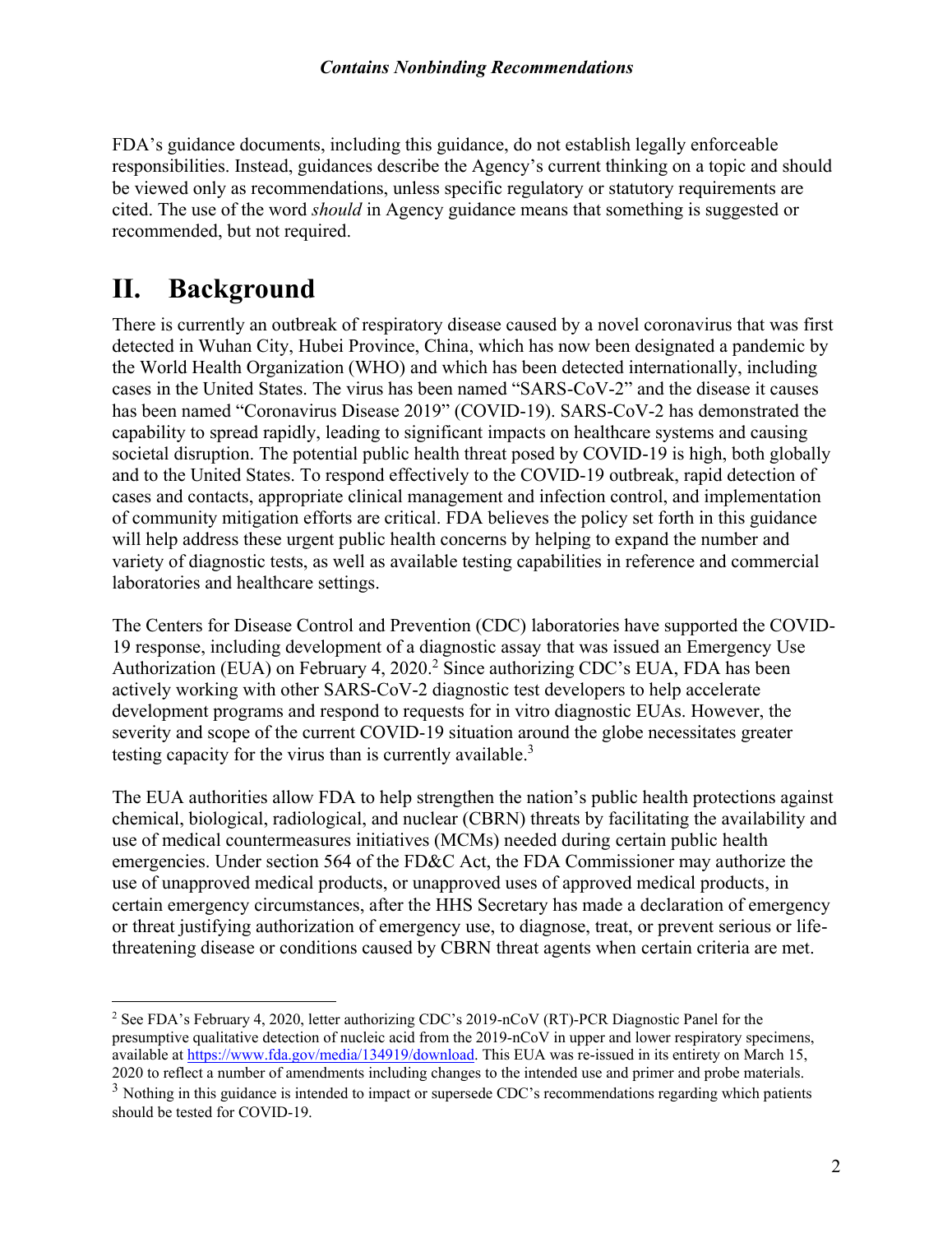## <span id="page-5-0"></span>**III. Scope**

The policies described in this guidance for accelerated availability of testing for COVID-19 applies to certain laboratories and commercial manufacturers developing SARS-CoV-2 diagnostic tests during the public health emergency, as described below.

## <span id="page-5-1"></span>**IV. Policy**

This guidance describes policies intended to help rapidly expand testing capacity by facilitating the development and use of SARS-CoV-2 diagnostic tests during the public health emergency.

This guidance describes two policies for accelerating the development of certain laboratory tests for COVID-19 – one leading to an EUA submission to FDA, and the other not leading to an EUA submission when the test is developed under the authorities of the State in which the lab resides and the State takes responsibility for COVID-19 testing by laboratories in its State. The policy leading to an EUA remains unchanged from the initial publication of this guidance on February 29, 2020.

In addition, this guidance describes a policy for commercial manufacturers to more rapidly distribute their SARS-CoV-2 diagnostics to laboratories for specimen testing after validation while an EUA is being prepared for submission to FDA.

This guidance also describes a policy regarding the use of serological testing without an EUA.

In the context of a public health emergency involving pandemic infectious disease, it is critically important that tests are validated as false results can have broad public health impact beyond that to the individual patient. In this guidance, FDA provides recommendations regarding validation of COVID-19 tests. FDA encourages test developers to discuss any alternative approaches to validation with FDA.

### <span id="page-5-2"></span>**A. Laboratories Certified under CLIA that Meet the CLIA Regulatory Requirements to Perform High-Complexity Testing Using Their Validated Tests Prior to EUA Submission**

The policy described in this subsection applies to laboratories certified under Clinical Laboratory Improvement Amendments (CLIA) that meet the CLIA regulatory requirements to perform highcomplexity testing and that seek to develop and perform diagnostic tests to detect the SARS-CoV-2 virus and pursue EUA authorization from FDA for those tests.

FDA anticipates that clinical laboratories may need to design and manufacture the individual test kit components (e.g., primers, probes, etc.), or to purchase research use only (RUO) components from third party manufacturers, for the development of their assays.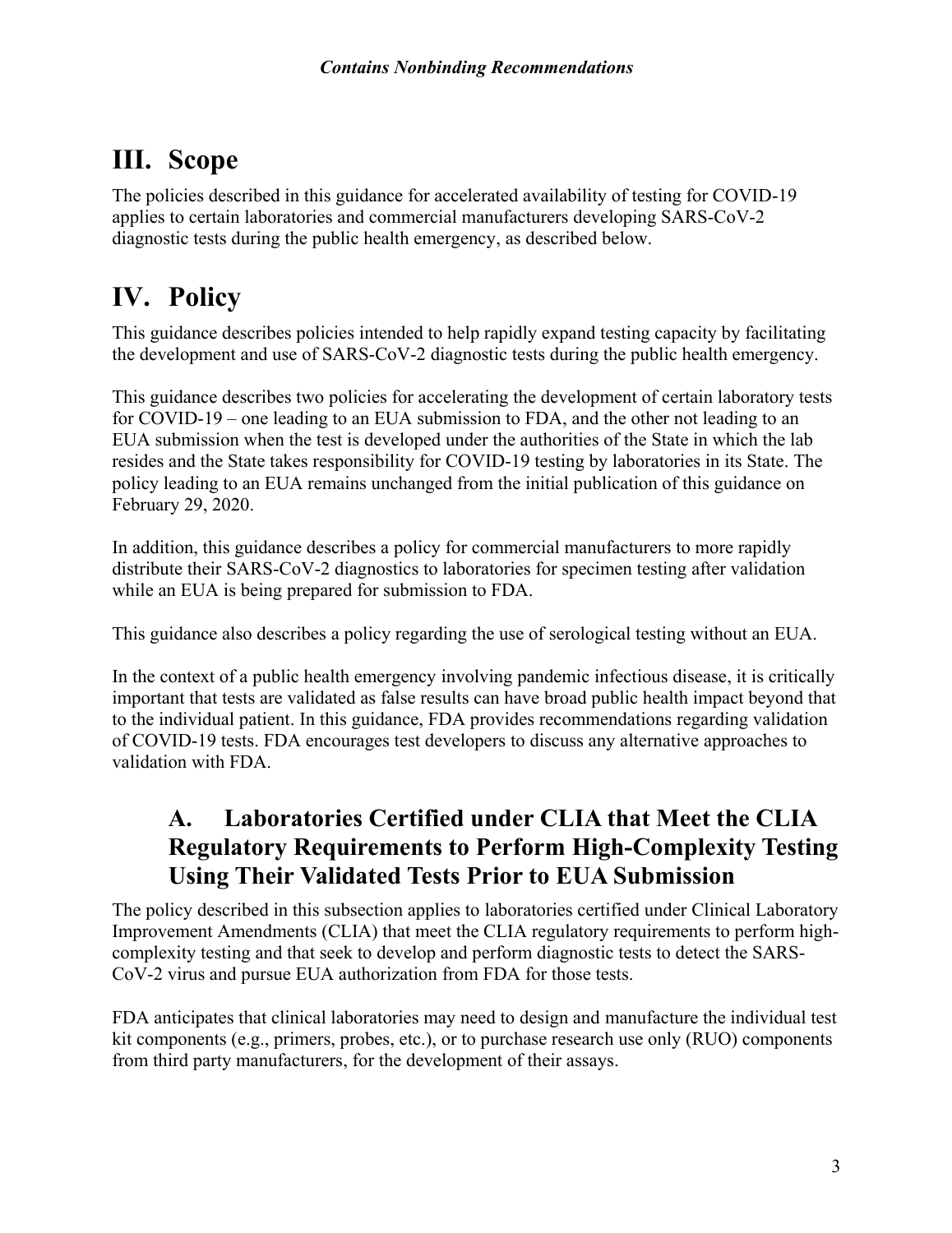#### *Contains Nonbinding Recommendations*

In light of the increasing numbers of COVID-19 cases throughout the country and the urgent need to expand the nation's capacity for COVID-19 testing during the public health emergency, for a reasonable period of time after validation and while they are preparing their EUA requests, FDA does not intend to object to the use of these SARS-CoV-2 tests for specimen testing, as described below. FDA believes that 15 business days is a reasonable period of time to prepare an EUA submission for a test that has already been validated.

#### <span id="page-6-0"></span>**1. Validation**

All clinical tests should be validated prior to use. In the context of a public health emergency, it is especially important that tests are validated as false results can have broad public health impact beyond that to the individual patient. FDA has provided recommendations regarding the minimum testing that should be performed to ensure analytical and clinical validity in section V below. FDA encourages laboratories to discuss any alternative testing with FDA that they would like to conduct.

#### <span id="page-6-1"></span>**2. FDA Notification**

Following completion of assay validation, laboratories should notify FDA (e.g., e-mail to [CDRH-EUA-Templates@FDA.HHS.GOV](mailto:CDRH-EUA-Templates@FDA.HHS.GOV)) that their assay has been validated. This notification should include the name of the laboratory, name of the lab director, address, and contact person in this email. FDA will acknowledge receipt of this notification via auto-reply. As noted above, FDA recommends that laboratories submit a completed EUA request within 15 business days of the initial communication to FDA that the assay has been successfully validated.<sup>[4](#page-6-2)</sup>

It would be helpful to FDA if laboratories provide information on testing capacity. This information will help the Agency and Department monitor the landscape as we work to ensure adequate testing capacity across the country.

### **3. Reporting of Results**

 $\overline{a}$ 

In order to provide transparency, FDA recommends that test reports include a general statement that the test has been validated but FDA's independent review of this validation is pending.

Additionally, reporting of results from serological testing under this policy should include the limitations outlined in section D below unless and until data is submitted and an EUA is authorized for any claims outside those described in section D below.

Laboratories should immediately notify appropriate Federal, State, and local public health agencies of all positive results.

<span id="page-6-2"></span><sup>4</sup> See FDA's Guidance, Emergency Use Authorization of Medical Products and Related Authorities, available at [https://www.fda.gov/regulatory-information/search-fda-guidance-documents/emergency-use-authorization-medical](https://www.fda.gov/regulatory-information/search-fda-guidance-documents/emergency-use-authorization-medical-products-and-related-authorities)[products-and-related-authorities](https://www.fda.gov/regulatory-information/search-fda-guidance-documents/emergency-use-authorization-medical-products-and-related-authorities).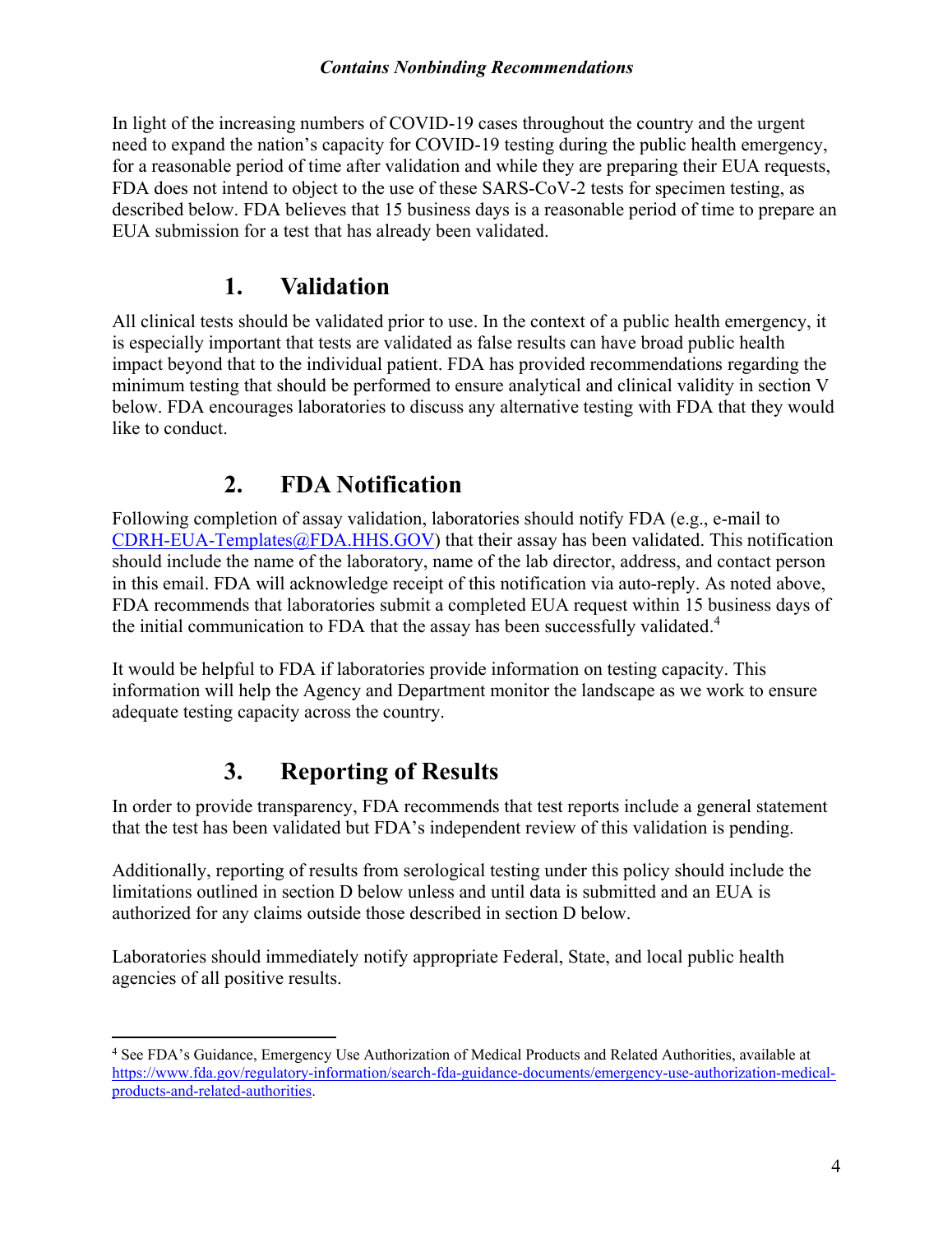### <span id="page-7-0"></span>**4. EUA Request**

FDA has made available, through download from our website, a template that laboratories may choose to use to facilitate the preparation, submission, and authorization of an EUA.<sup>[5](#page-7-2)</sup> Laboratories that intend to use alternative approaches should consider seeking FDA's feedback or advice to help them through the pre-EUA and EUA process. FDA encourages laboratories to discuss any alternative technological approaches with FDA through [CDRH-EUA-](mailto:CDRH-EUA-Templates@FDA.HHS.GOV)[Templates@FDA.HHS.GOV.](mailto:CDRH-EUA-Templates@FDA.HHS.GOV)

Soon after receiving the EUA request, FDA intends to perform a preliminary review to identify if there are any problems with the performance data. If a problem is identified, FDA intends to work with the laboratory to address the problem (e.g., through labeling or bench testing). If any problems are significant and cannot be addressed in a timely manner, FDA would expect the laboratory to stop testing and issue corrected test reports indicating prior results may not be accurate.

If FDA is not able to authorize an EUA, FDA will notify the laboratory. FDA would expect the laboratory to stop testing and issue corrected test reports indicating prior test results may not be accurate. FDA does not intend to object to the use of a test, without a new or amended EUA, where the test is validated using a bridging study to an EUA-authorized test. One way to bridge to a new component is to establish equivalent performance between parallel testing of the same specimens with the new and original components. We recommend testing 3-fold serial dilutions of SARS-CoV-2 viral materials (e.g., whole genomic viral RNA or inactivated virus, etc.) in pooled respiratory sample matrix in triplicate.

FDA would like to see your validation data informally through an email to [CDRH-EUA-](mailto:CDRH-EUA-Templates@FDA.HHS.GOV)[Templates@FDA.HHS.GOV.](mailto:CDRH-EUA-Templates@FDA.HHS.GOV) If FDA's review of validation data indicates that it could be applicable to modifications of other tests with an authorized EUA, and the laboratory agrees to FDA sharing that information on our website for use by other laboratories, FDA intends to update our FAQs so other laboratories can refer to the validation for their testing, without conducting their own bridging study for the same modification.

## <span id="page-7-1"></span>**5. Clinical Testing**

While awaiting FDA determination on the EUA request, FDA recommends that clinical laboratories obtain confirmation of the first five positive and the first five negative clinical specimens using an EUA-authorized assay, which may involve sending these ten specimens to another laboratory for confirmation. If any of these results cannot be confirmed, the laboratory should notify FDA at [CDRH-EUA-Templates@FDA.HHS.GOV](mailto:CDRH-EUA-Templates@FDA.HHS.GOV), and take other appropriate actions such as terminating testing patient specimens, and issuing a corrected test report that indicates the prior test result may not be valid.

<span id="page-7-2"></span> $\overline{a}$ <sup>5</sup> [https://www.fda.gov/medical-devices/emergency-situations-medical-devices/emergency-use](https://www.fda.gov/medical-devices/emergency-situations-medical-devices/emergency-use-authorizations)[authorizations#coronavirus2019](https://www.fda.gov/medical-devices/emergency-situations-medical-devices/emergency-use-authorizations)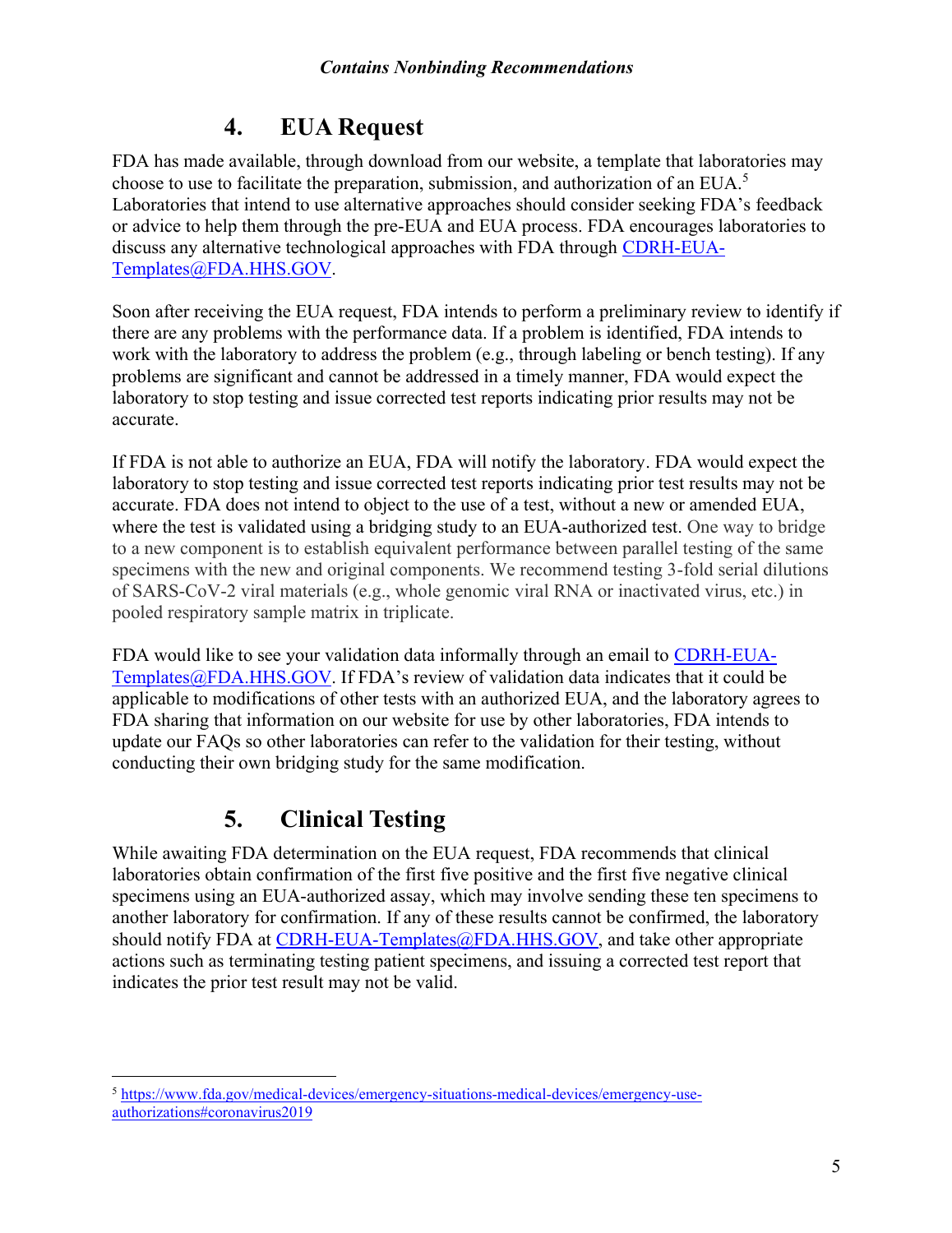### <span id="page-8-0"></span>**B. State Authorization of Laboratories Certified under CLIA that Meet the CLIA Regulatory Requirements to Perform High[Complexity T](mailto:CDRH-EUA-Templates@FDA.HHS.GOV)esting**

On March 12, 2020, FDA issued enforcement discretion and stated that it was not objecting to the Wadsworth Center authorizing certain laboratories in the State of New York to begin patient testing under certain circumstances to increase availability of COVID-19 testing in response to a request from the Wadsworth Center of the New York State Department of Health (Wadsworth). Wadsworth had informed FDA that it would be willing to have clinical laboratories that currently hold a New York State Department of Health clinical laboratory permit to notify Wadsworth that they have validated a test for COVID-19, and to submit validation studies to Wadsworth. Wadsworth likewise said it would notify the laboratory if it identified any concerns, and request that the laboratory terminate testing patient specimens and issue a corrected test report that indicates the prior test result might not be valid.

On March 13, 2020, the President issued a "Memorandum on Expanding State-Approved Diagnostic Tests" (Memorandum), which refers to the flexibility that FDA allowed New York State and states as follows:

"Should additional States request flexibility to authorize laboratories within the State to develop and perform tests used to detect COVID-19, the Secretary shall take appropriate action, consistent with law, to facilitate the request."

In accordance with the Memorandum, FDA describes below its policy regarding States and territories that authorize laboratories within their State or territory to develop their own COVID-19 tests and perform specimen testing, where the notification of SARS-CoV-2 test validation is not submitted to FDA and the laboratory does not submit an EUA request to FDA.

A State or territory choosing to authorize laboratories within that State or territory to develop and perform a test for COVID-19 would do so under authority of its own State law, and under a process that it establishes. FDA does not intend to object to the use of such tests for specimen testing where the notification of SARS-CoV-2 test validation is not submitted to FDA and the laboratory does not submit an EUA request to FDA, and where instead the State or territory takes responsibility for COVID-19 testing by laboratories in its State during the COVID-19 outbreak.

FDA requests that the State or territory notify us if they choose to use this flexibility to expedite COVID-19 testing. FDA will not be reviewing the process adopted by the State or territory, which we understand may be different than the process adopted by New York State. FDA expects that such states as part of their oversight process will require laboratories developing SARS-CoV-2 tests to validate those tests prior to use. FDA encourages laboratories that develop and perform a test for COVID-19 under this policy to notify FDA that they have started clinical testing by sending an email to that effect to CDRH-EUA-Templates@FDA.HHS.GOV. It would be helpful to FDA if laboratories provide information on testing capacity. This information will help the Agency and Department monitor the landscape as we work to ensure adequate testing capacity across the country.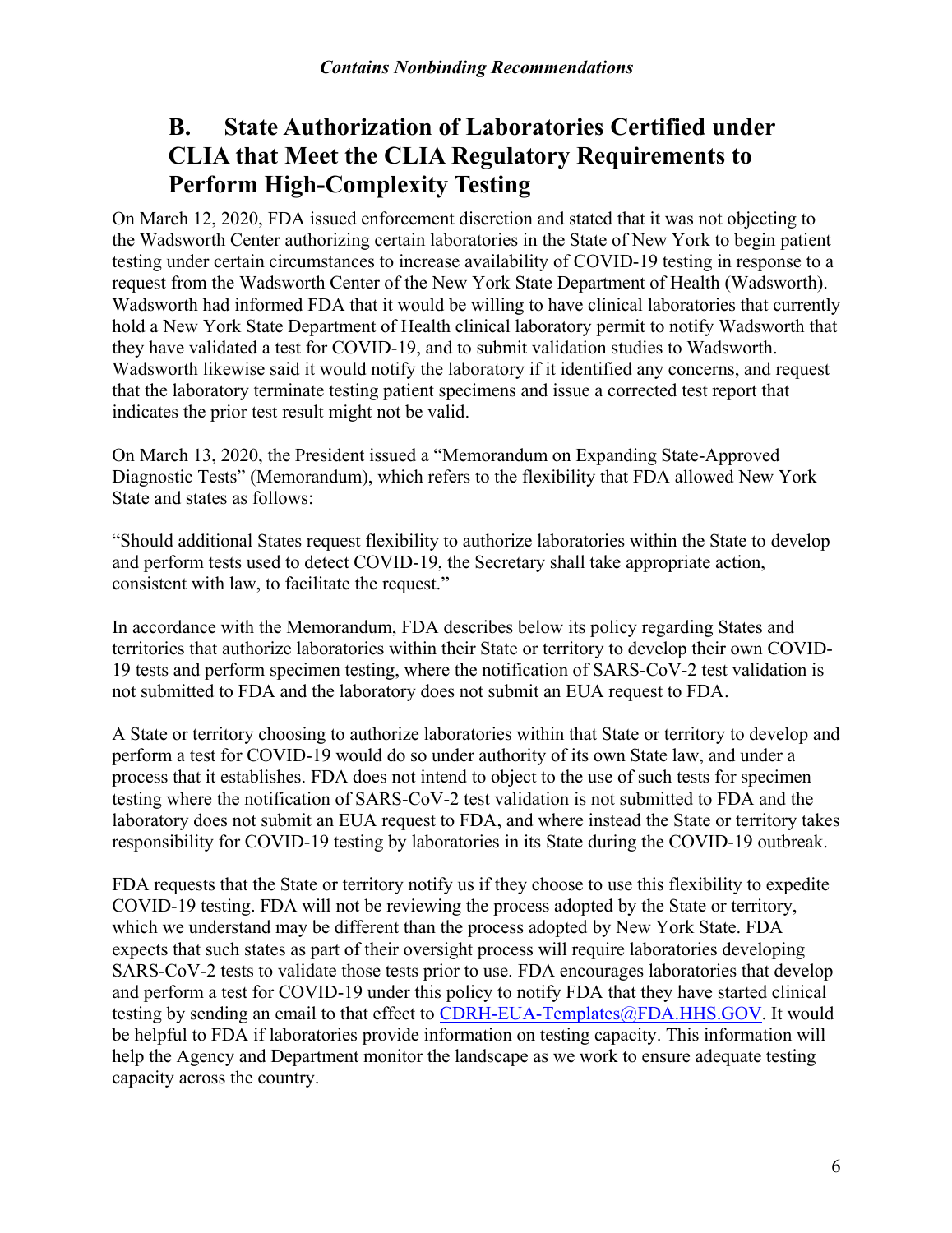#### <span id="page-9-0"></span>**C. Commercial Manufacturer Development and Distribution of Tests Prior to EUA Submission**

The policy described in this subsection applies to commercial manufacturers that seek to develop and distribute diagnostic test kits to detect the SARS-CoV-2 virus to clinical laboratories or to healthcare workers for point-of-care testing. This policy does not apply to at home testing.

In light of the increasing numbers of COVID-19 cases throughout the country and the urgent need to expand the nation's capacity for COVID-19 testing during the public health emergency, FDA does not intend to object to a commercial manufacturer's development and distribution of SARS-CoV-2 test kits for specimen testing for a reasonable period of time after the manufacturer's validation of the test and while the manufacturer is preparing its EUA request where the manufacturer provides instructions for use of the test and posts data about the test's performance characteristics on the manufacturer's website. Transparency can help mitigate potential adverse impacts from a poorly designed test by facilitating better informed decisions by potential purchasers and users.

FDA believes that 15 business days is a reasonable period of time to prepare an EUA submission for a test whose performance characteristics have already been validated. Soon after receiving the EUA request, FDA will perform a preliminary review to identify if there are any problems with the performance data. If a problem is identified, FDA intends to work with the manufacturer to address the problem (e.g., through labeling or bench testing). If the problem is significant and cannot be addressed in a timely manner, and the manufacturer has already distributed the device, FDA would expect the manufacturer to suspend distribution and conduct a recall of the test.

#### <span id="page-9-1"></span>**1. Validation**

All clinical tests should be validated prior to use. In the context of a public health emergency, it is especially important that tests are validated as false results can have broad public health impact beyond that to the individual patient. FDA has provided recommendations regarding the minimum testing that should be performed to ensure analytical and clinical validity in section V below. FDA encourages laboratories to discuss any alternative testing with FDA that they would like to conduct.

## <span id="page-9-2"></span>**2. FDA Notification**

Following completion of assay validation, manufacturers should notify FDA (e.g., e-mail to  $CDRH-EUA-Templates@FDA.HHS.GOV)$  $CDRH-EUA-Templates@FDA.HHS.GOV)$  that their assay has been validated and they intend to begin distribution. This notification should include the name of the manufacturer, address, contact person, and a copy of the instructions for use including summary of assay performance. FDA will acknowledge receipt of this notification via auto-reply. As noted above, FDA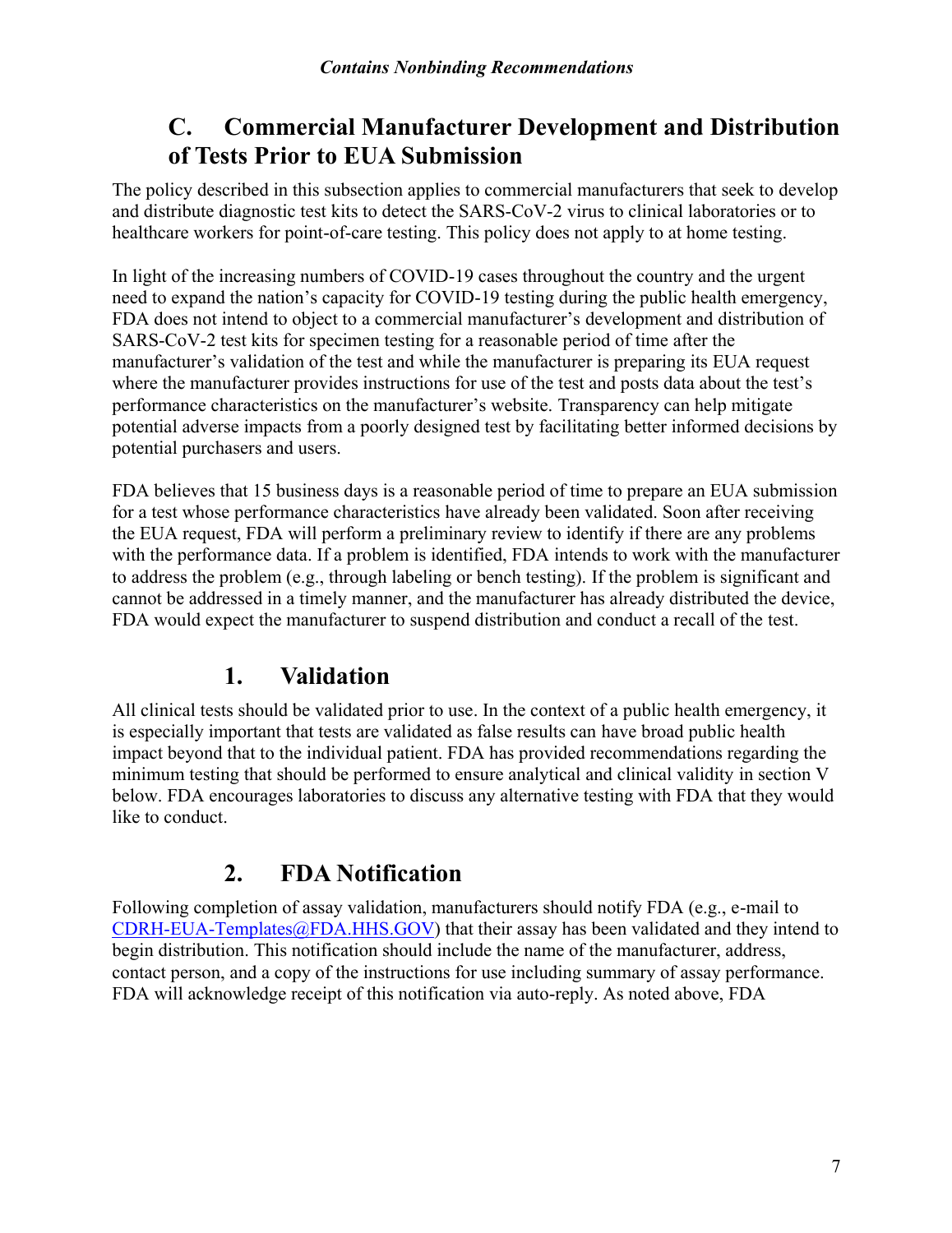#### *Contains Nonbinding Recommendations*

recommends that manufacturers submit a completed EUA request within 15 business days of the initial communication to FDA that the assay has been successfully validated.<sup>[6](#page-10-2)</sup>

It would be helpful to FDA if manufacturers provide information on testing capacity, as well as the number of laboratories in the U.S. with the required platforms installed. This information will help the Agency and Department monitor the landscape as we work to ensure adequate testing capacity across the country.

#### **3. Reporting of Results**

In order to provide transparency, FDA recommends that test reports include a general statement that the test has been validated but FDA's independent review of this validation is pending.

#### <span id="page-10-0"></span>**4. EUA Request**

FDA has made available, through download from our website, a template for test kit manufacturers that is intended to facilitate the preparation, submission and authorization of an EUA.[7](#page-10-3) Manufacturers can use alternative approaches. Manufacturers who intend to use alternative approaches should consider seeking FDA's feedback or advice to help them through the pre-EUA and EUA process. FDA encourages manufacturers to discuss any alternative technological approaches with FDA through [CDRH-EUA-Templates@FDA.HHS.GOV](mailto:CDRH-EUA-Templates@FDA.HHS.GOV).

FDA will communicate any questions or concerns regarding the completed EUA request or EUA template to the manufacturer. FDA will also work collaboratively to address any potential concerns or safety considerations raised in the request and will contact the manufacturer regarding a final determination on the EUA request.

If FDA is not able to authorize an EUA, FDA intends to notify the manufacturer. FDA would expect the manufacturer to suspend distribution and conduct a recall of the test.

Modifications to a manufacturer's EUA-authorized test are submitted as an amendment to the EUA. Where validation data supporting the modification has been submitted in the amendment, FDA does not intend to object to implementation of the modification while FDA conducts its review.

### <span id="page-10-1"></span>**5. Clinical Testing**

While awaiting FDA determination on the EUA request, FDA recommends that manufacturers make publicly available on their website the instructions for use, including a summary of assay performance.

<span id="page-10-2"></span> $\overline{a}$ <sup>6</sup> See FDA's Guidance, Emergency Use Authorization of Medical Products and Related Authorities, available at [https://www.fda.gov/regulatory-information/search-fda-guidance-documents/emergency-use-authorization-medical](https://www.fda.gov/regulatory-information/search-fda-guidance-documents/emergency-use-authorization-medical-products-and-related-authorities)[products-and-related-authorities](https://www.fda.gov/regulatory-information/search-fda-guidance-documents/emergency-use-authorization-medical-products-and-related-authorities).

<span id="page-10-3"></span><sup>7</sup> [https://www.fda.gov/medical-devices/emergency-situations-medical-devices/emergency-use](https://www.fda.gov/medical-devices/emergency-situations-medical-devices/emergency-use-authorizations)[authorizations#coronavirus2019](https://www.fda.gov/medical-devices/emergency-situations-medical-devices/emergency-use-authorizations)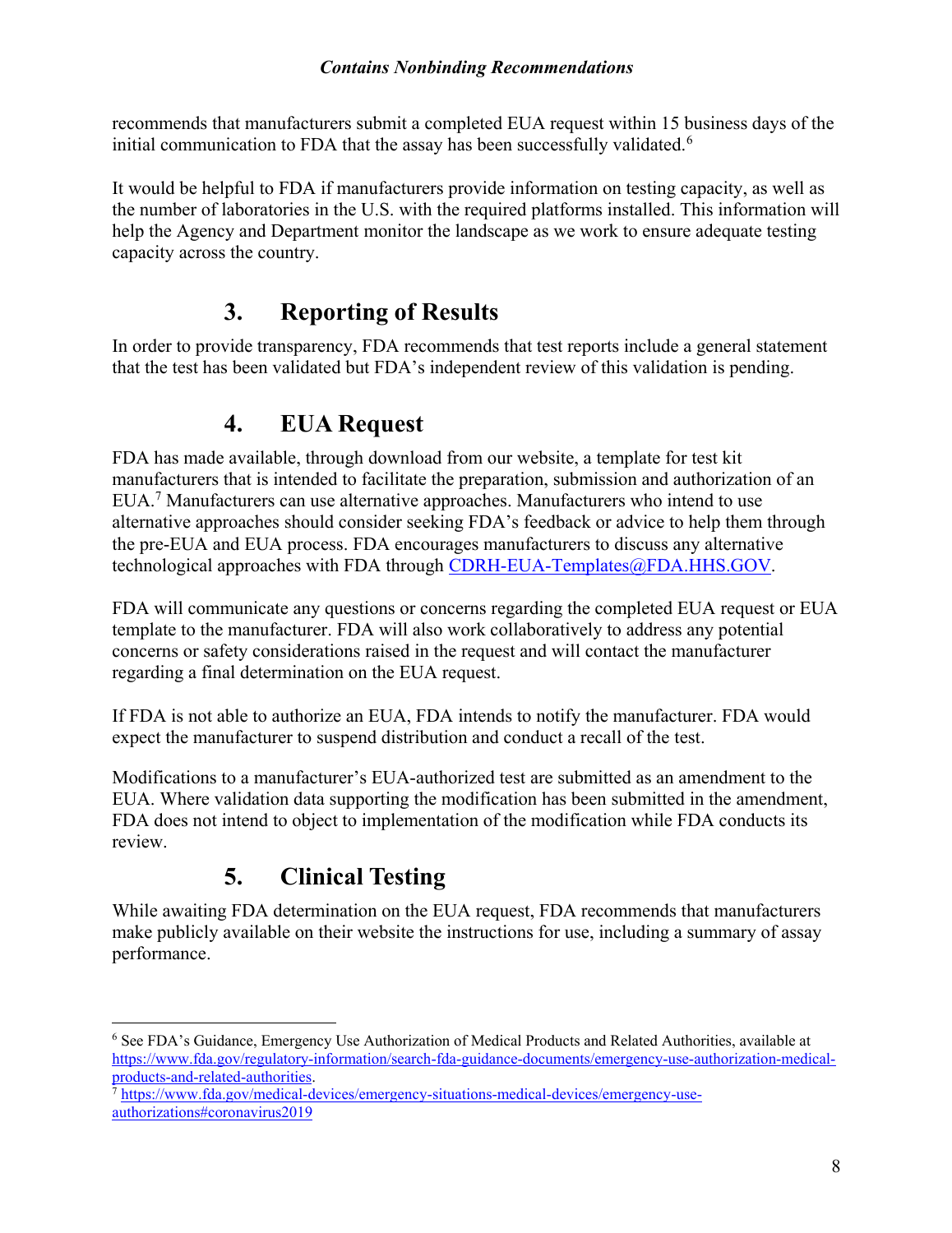### <span id="page-11-0"></span>**D. Commercial Manufacturer Development and Distribution and Laboratory Development and Use of Serology Tests Without an EUA**

The policy described in this subsection applies to developers of serology tests that identify antibodies (e.g., IgM, IgG) to SARS-CoV-2 from clinical specimens. This policy is limited to such testing in laboratories or by healthcare workers at the point-of-care. This policy does not apply to at home testing.

Considering that serology tests are less complex than molecular tests and are solely used to identify antibodies to the virus, FDA does not intend to object to the development and distribution by commercial manufacturers or development and use by laboratories of serology tests to identify antibodies to SARS-CoV-2, where the test has been validated, notification is provided to FDA, and information along the lines of the following is included in the test reports:

- This test has not been reviewed by the FDA.
- Negative results do not rule out SARS-CoV-2 infection, particularly in those who have been in contact with the virus. Follow-up testing with a molecular diagnostic should be considered to rule out infection in these individuals.
- Results from antibody testing should not be used as the sole basis to diagnose or exclude SARS-CoV-2 infection or to inform infection status.
- Positive results may be due to past or present infection with non-SARS-CoV-2 coronavirus strains, such as coronavirus HKU1, NL63, OC43, or 229E.

FDA recommends that developers planning to submit an EUA for serological testing as the sole basis to diagnose or inform infection status, include information along the lines of the statements above in their test reports until data is submitted and an EUA is authorized for additional uses.

## <span id="page-11-1"></span>**V. Validation Study Recommendations Based on the Technological Principles of Diagnostic Tests**

In this section, FDA provides recommendations for developers regarding the minimum testing that should be performed for SARS-CoV-2 diagnostics based upon the underlying technological principles of the test. Depending on the characteristics of your test, additional validation studies may be recommended. FDA encourages test developers to discuss any alternative technological approaches with FDA through [CDRH-EUA-templates@FDA.HHS.GOV.](mailto:CDRH-EUA-templates@FDA.HHS.GOV)

## <span id="page-11-2"></span>**A. Molecular Diagnostics**

FDA defines SARS-CoV-2 molecular diagnostic tests as tests that detect SARS-CoV-2 nucleic acids from human specimens. FDA recommends that the following validation studies be conducted for a molecular SARS-CoV-2 diagnostic:

#### <span id="page-11-3"></span>**(1) Limit of Detection**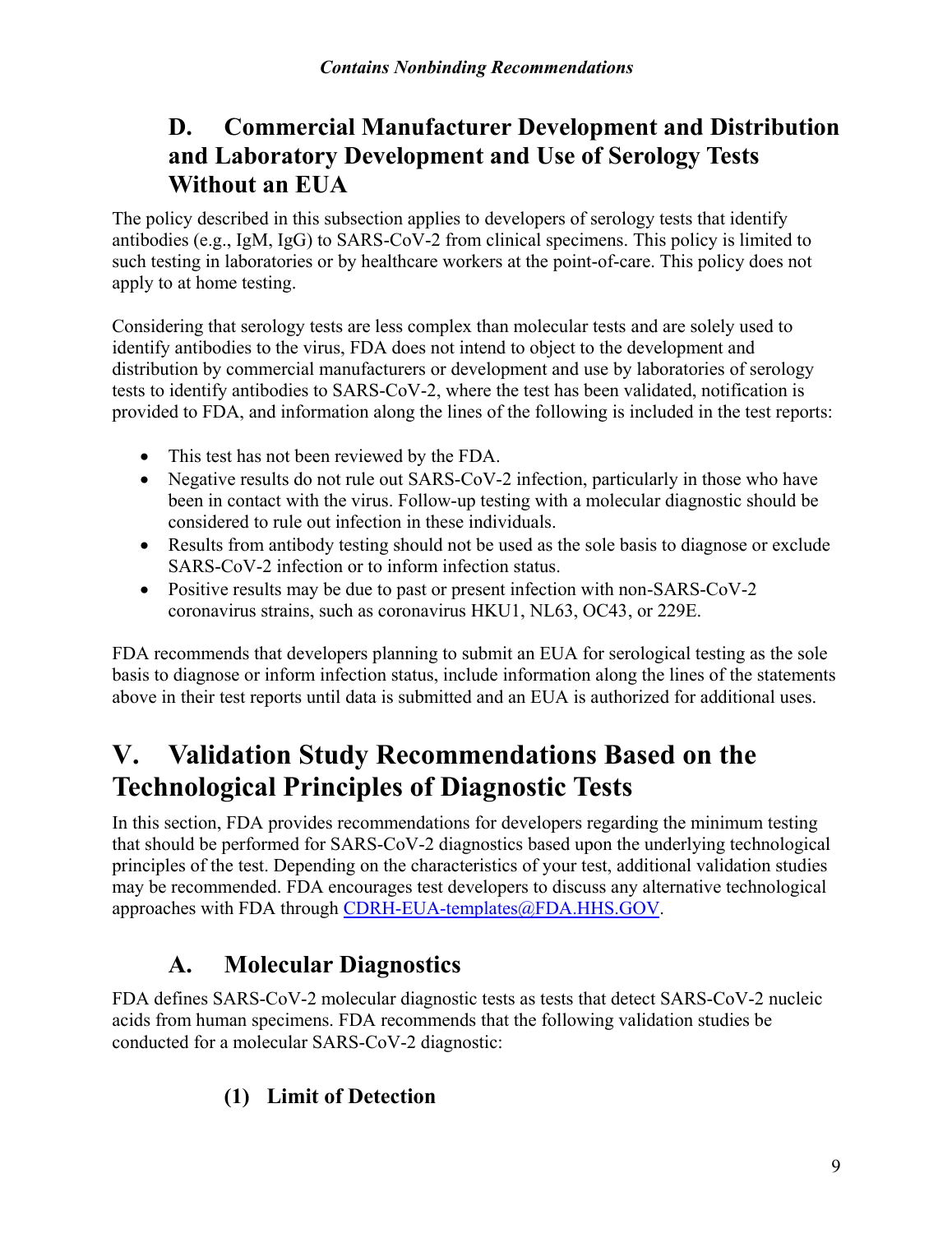#### *Contains Nonbinding Recommendations*

FDA recommends that laboratories document the limit of detection (LoD) of their SARS-CoV-2 assay. FDA generally does not have concerns with spiking RNA or inactivated virus into artificial or real clinical matrix (e.g., Bronchoalveolar lavage [BAL] fluid, sputum, etc.) for LoD determination.

FDA recommends that laboratories test a dilution series of three replicates per concentration, and then confirm the final concentration with 20 replicates. For this guidance, FDA defines LoD as the lowest concentration at which 19/20 replicates are positive. If multiple clinical matrices are intended for clinical testing, FDA recommends that laboratories submit in their EUA requests the results from the most challenging clinical matrix to FDA. For example, if testing respiratory specimens (e.g., sputum, BAL, nasopharyngeal (NP) swabs, etc.), laboratories should include only results from sputum in their EUA request.

#### **(2) Clinical Evaluation**

<span id="page-12-0"></span>In the absence of known positive samples for testing, FDA recommends that laboratories confirm performance of their assay with a series of contrived clinical specimens by testing a minimum of 30 contrived reactive specimens and 30 non-reactive specimens. Contrived reactive specimens can be created by spiking RNA or inactivated virus into leftover clinical specimens, of which the majority can be leftover upper respiratory specimens such as NP swabs, or lower respiratory tract specimens such as sputum, etc. We recommend that twenty of the contrived clinical specimens be spiked at a concentration of 1x-2x LoD, with the remainder of specimens spanning the assay testing range. For this guidance, FDA defines the acceptance criteria for the performance as 95% agreement at 1x-2x LoD, and 100% agreement at all other concentrations and for negative specimens.

#### **(3) Inclusivity**

<span id="page-12-1"></span>Laboratories should document the results of an *in silico* analysis indicating the percent identity matches against publicly available SARS-CoV-2 sequences that can be detected by the proposed molecular assay. FDA anticipates that 100% of published SARS-CoV-2 sequences will be detectable with the selected primers and probes.

#### **(4) Cross-reactivity**

<span id="page-12-2"></span>At a minimum, FDA believes an *in silico* analysis of the assay primer and probes compared to common respiratory flora and other viral pathogens is sufficient for initial clinical use. For this guidance, FDA defines *in silico* cross-reactivity as greater than 80% homology between one of the primers/probes and any sequence present in the targeted microorganism. In addition, FDA recommends that laboratories follow recognized laboratory procedures in the context of the sample types intended for testing for any additional cross-reactivity testing.

Additional information for the validation of molecular diagnostics is included in the manufacturer and laboratory EUA templates available for download on our website.

### <span id="page-12-3"></span>**B. Antigen Detection Diagnostics**